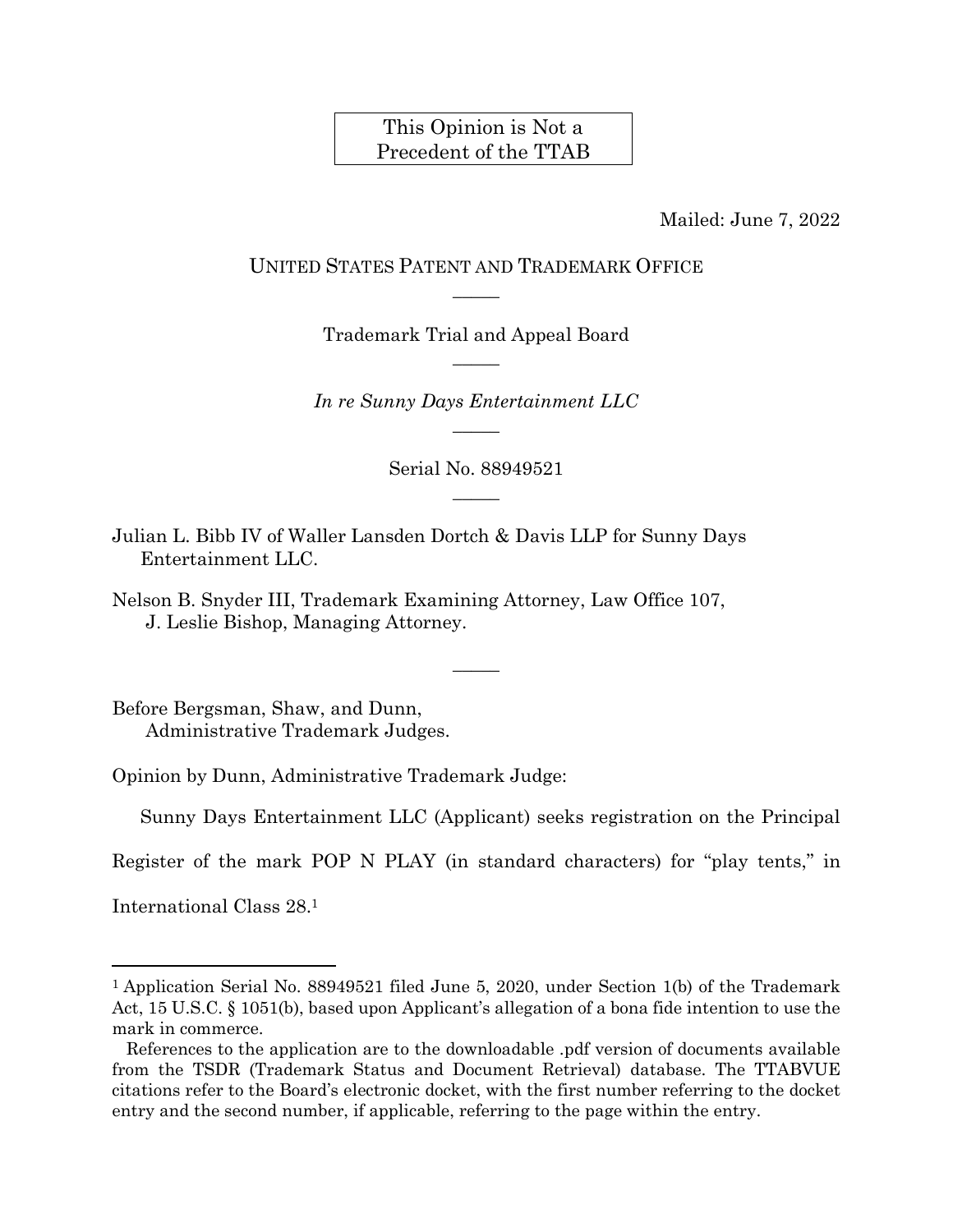The Trademark Examining Attorney refused registration under Section 2(d) of the Trademark Act, 15 U.S.C. § 1052(d), on the ground that Applicant's mark, as applied to the goods identified in the application, so resembles the mark POP 'N PLAY (in standard characters) for "play yards" in International Class 20, registered on the Principal Register, <sup>2</sup> as to be likely to cause confusion, to cause mistake, or to deceive.

When the refusal was made final, Applicant appealed and requested reconsideration. After the Examining Attorney denied the request for reconsideration, the appeal was resumed.<sup>3</sup> We affirm the refusal to register.

#### **I. LIKELIHOOD OF CONFUSION**

Our determination of the issue of likelihood of confusion is based on an analysis of all the probative facts in evidence relevant to the factors set forth in *In re E. I. du Pont de Nemours & Co*., 476 F.2d 1357, 177 USPQ 563 (CCPA 1973) (*DuPont*). *See also In re Majestic Distilling Co.*, 315 F.3d 1311, 65 USPQ2d 1201 (Fed. Cir. 2003). We must consider each *DuPont* factor for which there is evidence and argument. *See In re Guild Mortg. Co*., 912 F.3d 1376, 129 USPQ2d 1160, 1162-63 (Fed. Cir. 2019). In any likelihood of confusion analysis, two key considerations are the similarities between the goods and the similarities between the marks. *See Federated Foods, Inc. v. Fort Howard Paper Co.*, 544 F.2d 1098, 192 USPQ 24, 29 (CCPA 1976) ("The

<sup>2</sup> Registration No. 5568036 issued September 25, 2018.

<sup>3</sup> The Examining Attorney's brief, due February 22, 2022, was filed February 23, 2022 with a motion to accept late-filed brief. Applicant does not object, and so we have considered the late brief.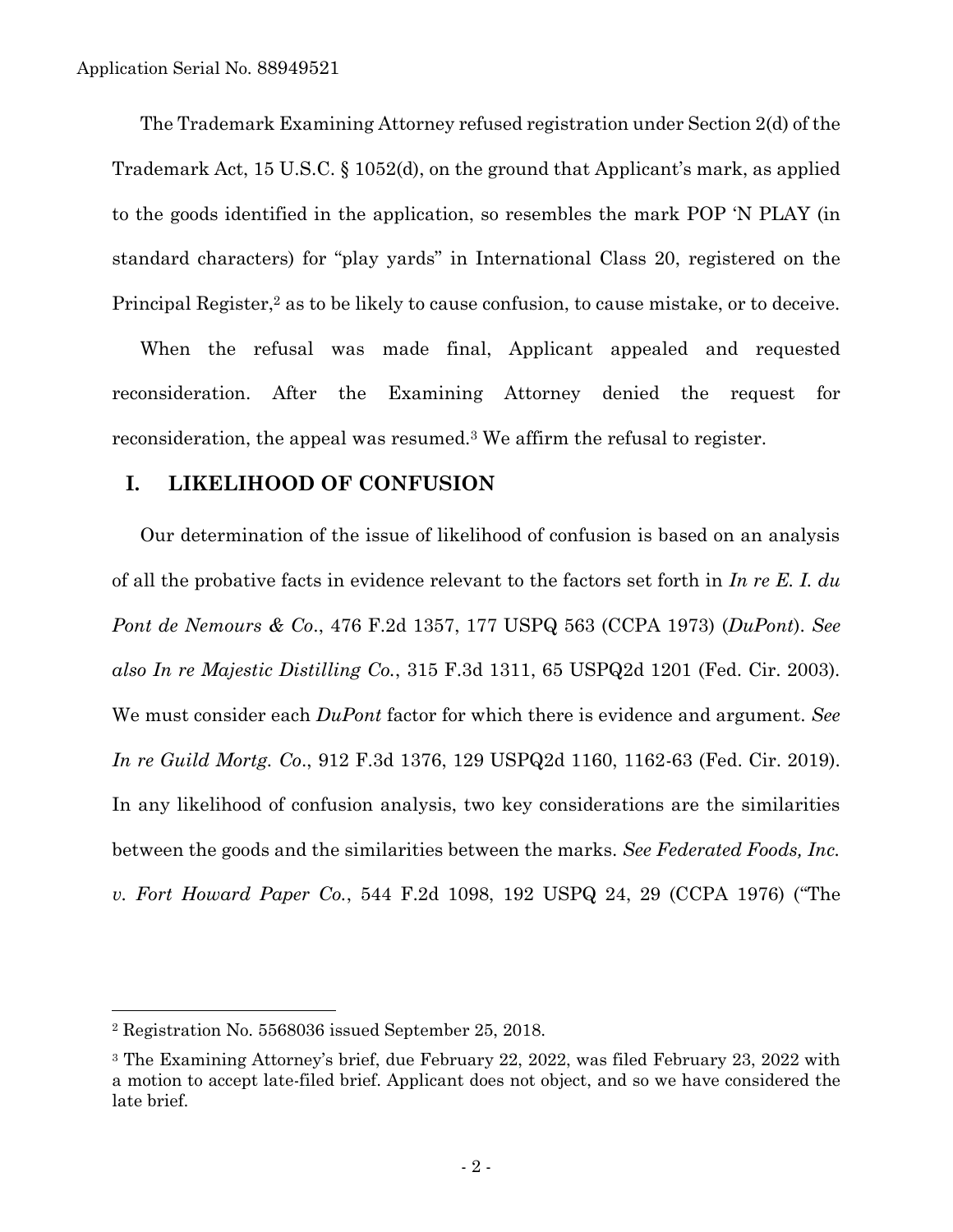fundamental inquiry mandated by  $\S 2(d)$  goes to the cumulative effect of differences in the essential characteristics of the goods and differences in the marks.").

### **A. Similarity or Dissimilarity of the Marks**

The first *DuPont* factor requires consideration of "[t]he similarity or dissimilarity of the marks in their entireties as to appearance, sound, connotation and commercial impression." *DuPont*, 177 USPQ at 567. Applicant seeks to register the term POP N PLAY in standard characters, which, except for an apostrophe, is identical to the registered mark POP 'N PLAY. *See Pinocchio's Pizza Inc. v. Sandra Inc.*, 11 USPQ2d 1227, 1228 (TTAB 1989) ("[T]he marks [PINOCCHIOS and PINOCCHIO'S] are virtually identical, the only difference being the insignificant inclusion of an apostrophe"). As a result, the marks look and sound the same.

As to connotation, both marks combine verbs which suggest that the goods are easy to set up, or "burst open" or "open with a pop" (POP) so the user can "engage in sport or recreation" (PLAY).<sup>4</sup> The definition of "'N' states that it is a variant of AND and 'N.<sup>5</sup> Corroborating the suggestive connotation of POP N PLAY, or the variant POP 'N PLAY, demonstrated by the dictionary definitions, Applicant provided an advertisement for its play tents which asserts: 6

Easy assembly & fast storage: Pop-up design allows for hassle free assembly. Just slide in the sturdy poles and you're ready to go. No need for tools! When play time is over the tent folds flat for easy storage. …

<sup>4</sup> March 28, 2021 Office Action TSDR 6-26 (Merriam Webster online dictionary definitions). <sup>5</sup> *Id.* at 29-30.

<sup>6</sup> March 2, 2021 Response TSDR 26.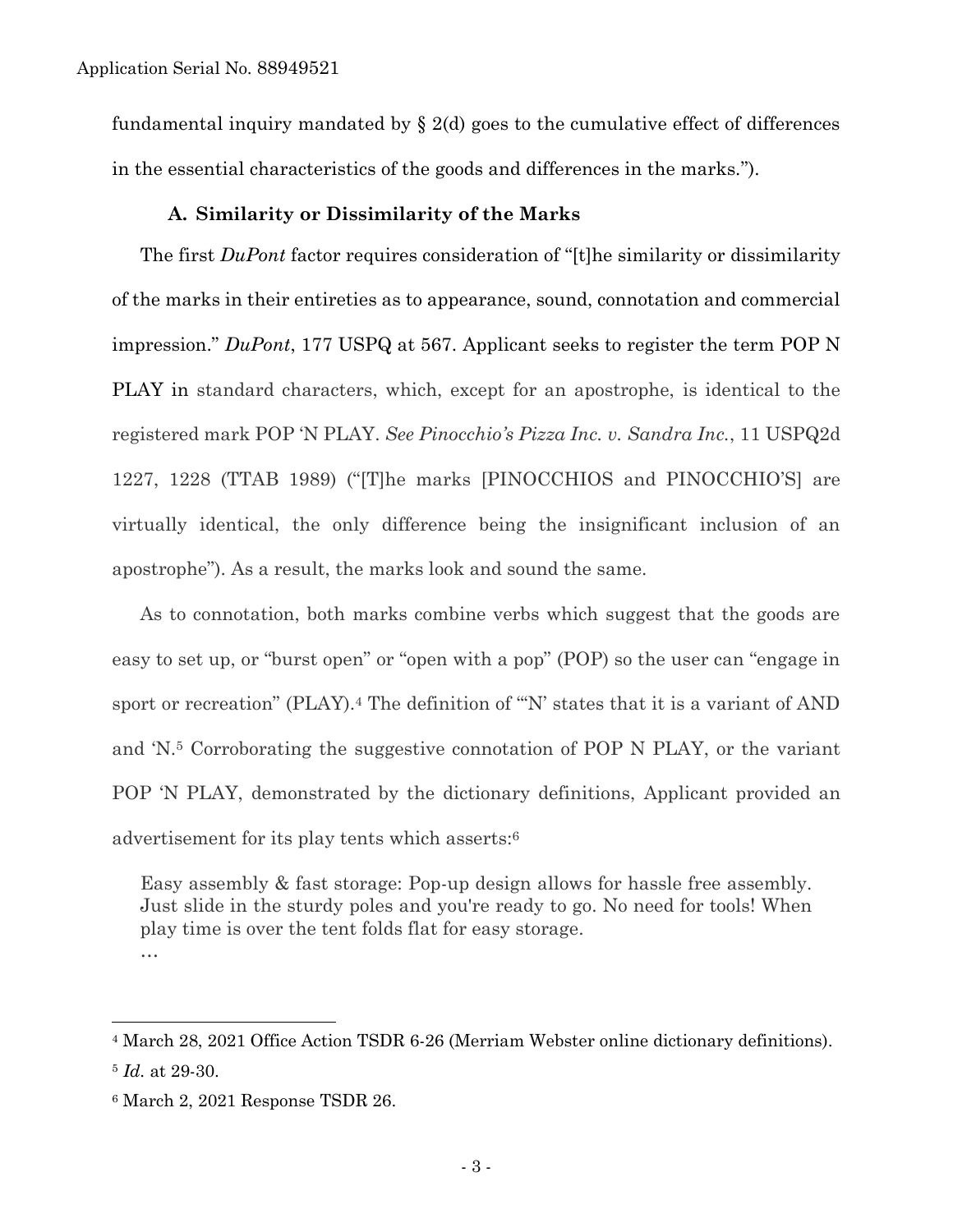Year round fun: The tent can be used as a place to play with toys, read or imagine you in a magical under sea adventure. This pop up play tent is the ultimate play space for any boy or girl to enjoy year round play.

Applicant also provided an advertisement for registrant's play yards which asserts:<sup>7</sup>

The Pop 'N Play® Portable Playard allows you to easily create a safe portable play area for your child. The ultra-lightweight and compact fold playard can be set up and taken down in seconds, making it perfect for use at home, a day at the park, or a weekend at the beach. The water resistant floor helps keep baby dry even on damp grass. Airy mesh sides provide added visibility, A travel bag with shoulder strap is included for on-the-go convenience.

We find that the term POP N PLAY and the variant POP 'N PLAY when used on play tents and play yards has the same suggestive connotation of goods which can be quickly assembled to enable children to play. Neither Applicant nor the Examining Attorney contend or present any evidence that POP N PLAY has a different connotation when applied to "play tents" that is absent when applied to "play yards," or vice versa, so we find that the connotation and overall commercial impression is identical when applied to the respective goods. *Cf. Coach Servs., Inc. v. Triumph Learning LLC*, 668 F.3d 1356, 101 USPQ2d 1713, 1721 (Fed. Cir. 2012) ("Opposer's COACH mark, when applied to fashion accessories is clearly either arbitrary or suggestive of carriage or travel accommodations [e.g., stagecoach, train, motor coach, etc.] thereby engendering the commercial impression of a traveling bag [e.g., a coach or carriage bag]. On the other hand, applicant's COACH marks call to mind a tutor who prepares a student for an examination.").

<sup>7</sup> *Id.* at 33.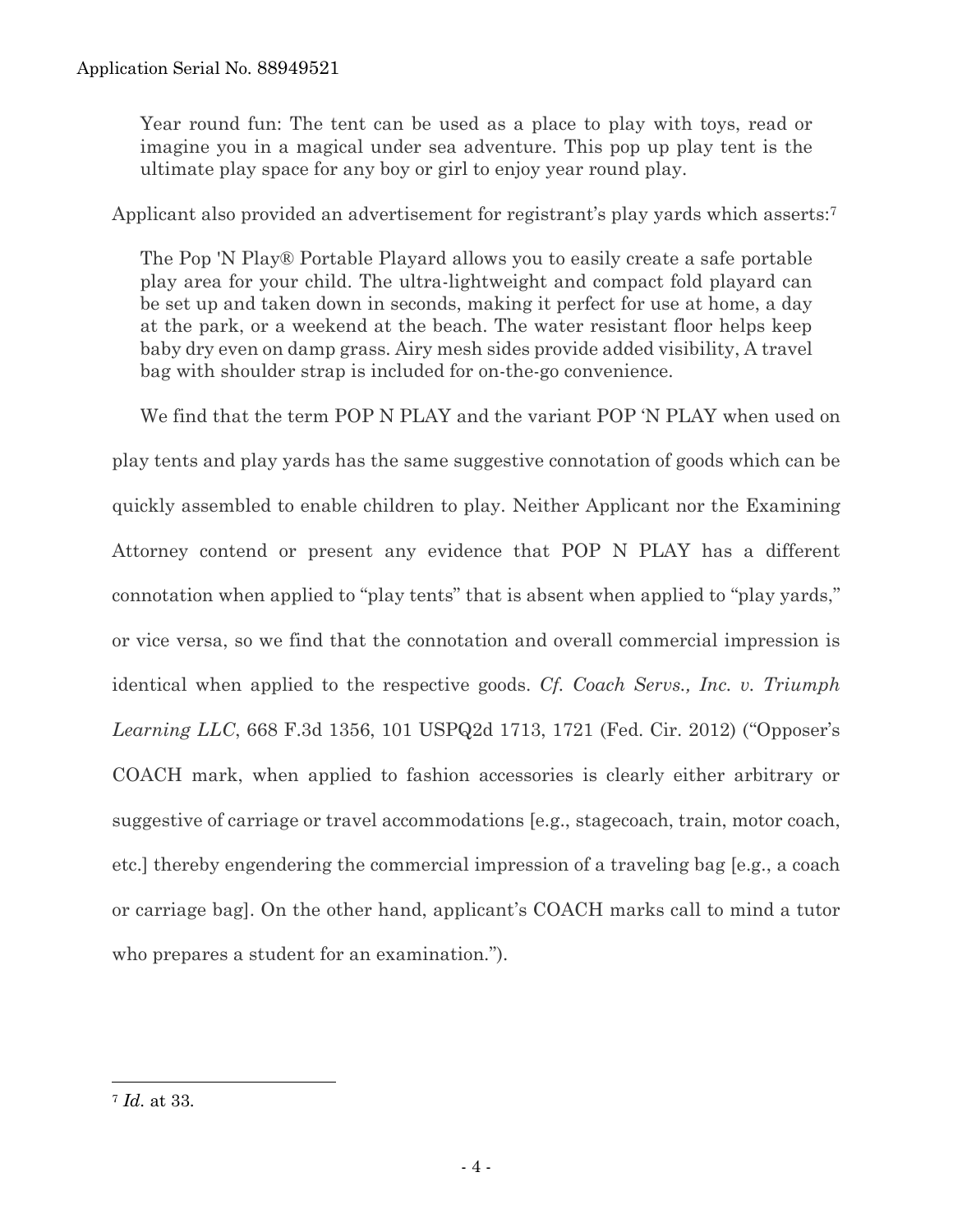l

We disagree with Applicant's argument that the sixth *DuPont* factor, which assesses the commercial strength of the registered mark as shown by "the number and nature of similar marks in use on similar goods," demonstrates that there is no likelihood of confusion here. *In re FCA US LLC*, 126 USPQ2d 1214 (TTAB 2018) ("Evidence of third-party use may reflect commercial weakness"). More specifically, we agree with the principle that evidence of extensive third-party use of a term, on the same or similar goods in the relevant marketplace, is probative of the term's commercial weakness as a trademark. *See In re Medline Indus., Inc.*, 2020 USPQ2d 10237, \*11 n.38 (TTAB 2020); *In re Morinaga Nyugyo Kabushiki Kaisha*, 120 USPQ2d 1738, 1745 (TTAB 2016); *In re Broadway Chicken Inc.*, 38 USPQ2d 1559, 1565-66 (TTAB 1996). However, based on the sparse evidence of third-party use of marks including the terms POP and PLAY in this record for similar goods, we find that the evidence fails to demonstrate that the cited registered mark is commercially weak.

Here, Applicant submitted four third party registrations for marks and goods which Applicant alleges to be similar to registrant's mark and goods:<sup>8</sup>

<sup>&</sup>lt;sup>8</sup> *Id.* at 59-74. Because they are not sufficiently similar, we do not include the registrations for marks which includes only one of the two dominant terms in Applicant's mark and the cited mark: POPSTROKE EAT, PLAY, DRINK (Registration No. 6019642), PORTA POP (Registration Nos. 6047062 and 5942559), POP IT UP (Registration No. 4990822, POP (Registration No. 6048760), POP! PORTABLE ON THE GO PRODUCTS (Registration Nos. 5897890 and 5583373), and PLAYINYARD (Registration No. 6215652). We also do not include cancelled Registration Nos. 4581458 and 4740527. A cancelled or expired registration is not evidence of any presently existing rights in the mark shown or that the registrant ever used the mark. *Action Temporary Servs. Inc. v. Labor Force Inc.*, 870 F.2d 1563, 10 USPQ2d 1307, 1309 (Fed. Cir. 1989); *Kemi Organics, LLC v. Gupta*, 126 USPQ2d 1601, 1606 (TTAB 2018).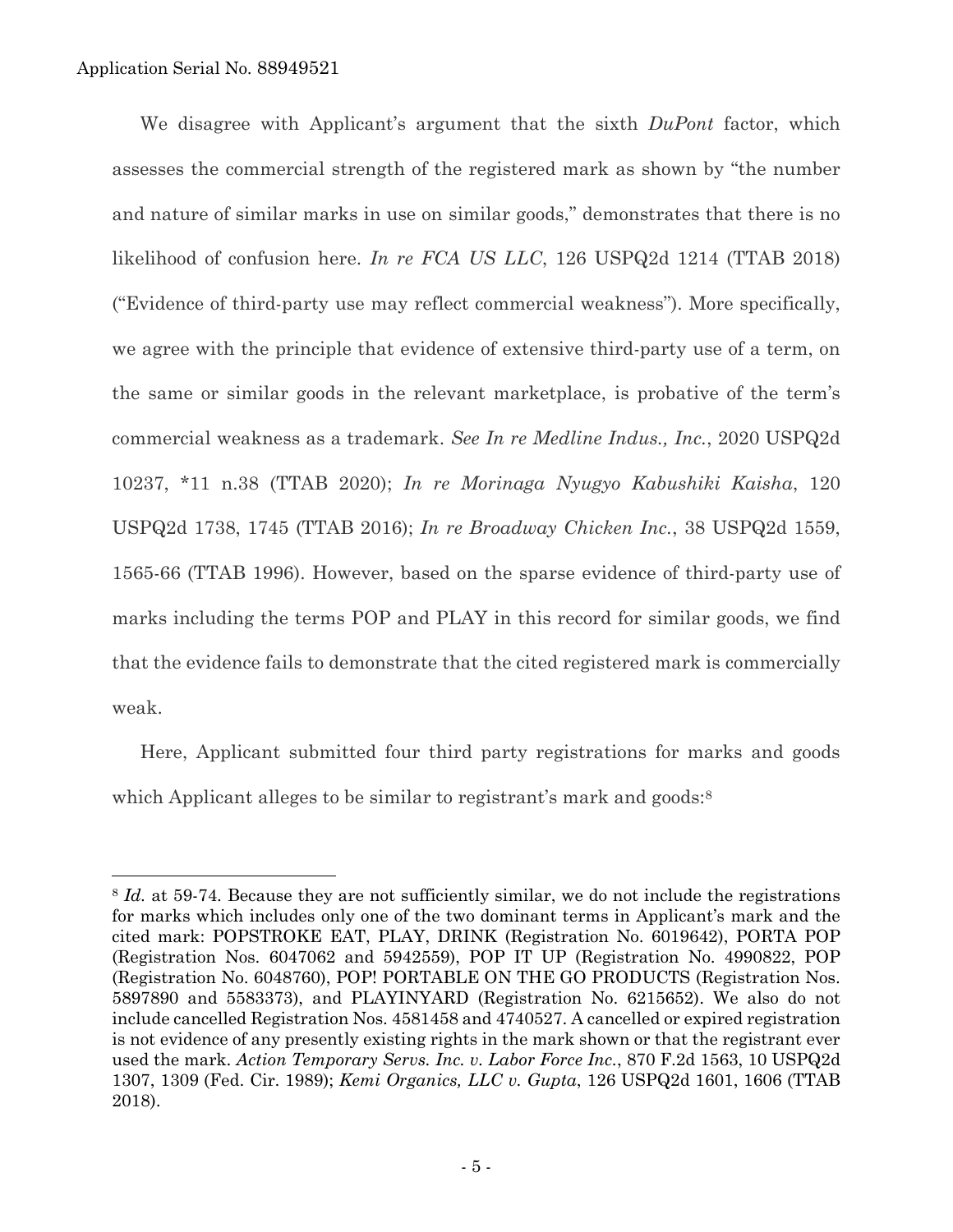| Registration<br>No. 6185919 | POP N' PLAY                         | pet toys                                                                                                                                                                                                                                                                                                                                                                                                                                                                                                                                                                                                                                                                                                                                                                                                               |
|-----------------------------|-------------------------------------|------------------------------------------------------------------------------------------------------------------------------------------------------------------------------------------------------------------------------------------------------------------------------------------------------------------------------------------------------------------------------------------------------------------------------------------------------------------------------------------------------------------------------------------------------------------------------------------------------------------------------------------------------------------------------------------------------------------------------------------------------------------------------------------------------------------------|
| Registration<br>No. 5185295 |                                     | Video and computer game programs<br>Toy aircraft; Toy buildings and accessories<br>therefor                                                                                                                                                                                                                                                                                                                                                                                                                                                                                                                                                                                                                                                                                                                            |
| Registration<br>No. 3336102 | <b>POPULAR</b><br><b>PLAYTHINGS</b> | Toys, namely, construction sets, board games,<br>parlor games, manipulative games,<br>manipulative puzzles, multidimensional<br>manipulative games and multidimensional<br>manipulative puzzles, toy magnets; educational<br>counting toys designed to teach children to<br>count and do simple arithmetic consisting of<br>numbers, play mat and storage tray; card<br>games, action skill games, dice games, jigsaw<br>puzzles; manipulative games, namely, magnetic<br>play boards consisting of a background board<br>made of metal and magnetic shapes for use<br>with the board to create objects or scenes; toy<br>vehicles, children's and infant's multiple<br>activity toys, toy model and hobby craft kits<br>involving science, toy building blocks, water<br>squirting toys, drawing toys and toy figures |
| Registration<br>No. 5869723 | POP 'N GO<br><b>PLAYPEN</b>         | Play yards; Play yards for pets; Playpens for<br>babies                                                                                                                                                                                                                                                                                                                                                                                                                                                                                                                                                                                                                                                                                                                                                                |

Four third party registrations is not the volume of evidence of extensive use which has been required to consider a mark commercially weak. *See Juice Generation, Inc. v. GS Enters. LLC*, 115 USPQ2d at 1673 n.1 (twenty-six examples of third-party use with restaurant services or food products). A handful of third-party uses generally is not considered sufficient to make a term weak in the eyes of the consuming public. *See In re i.am.symbolic, llc*, 127 USPQ2d 1627, 1636 (TTAB 2018) ("These five uses of WILLPOWER, while somewhat probative, are insufficient to 'show that customers ... have been educated to distinguish between different ... marks on the basis of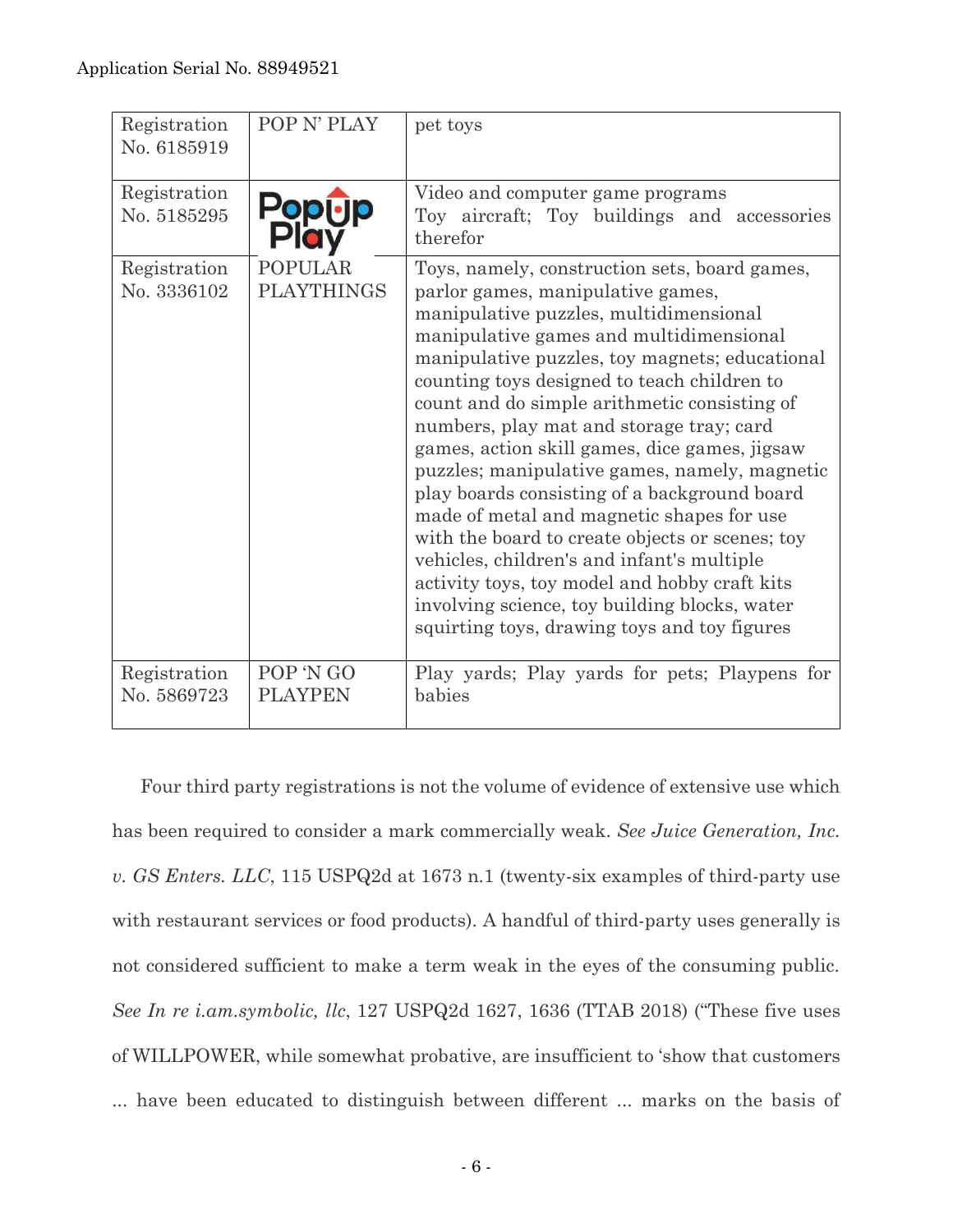minute distinctions.'") (citation omitted); *In re I-Coat Co.*, 126 USPQ2d 1730, 1733 (TTAB 2018) ("[U]nlike cases in which extensive evidence of third-party use and other evidence in the record was found to be 'powerful on its face' … Applicant has presented, at most, three such uses, well short of the volume of evidence found convincing").

We also note that absent evidence of actual use, third-party registrations have little probative value because they are not evidence that the marks are in use on a commercial scale or that the public has become familiar with them. *See Smith Bros. Mfg. Co. v. Stone Mfg. Co.,* 476 F.2d 1004, 177 USPQ 462, 463 (CCPA 1973) (the purchasing public is not aware of registrations reposing in the U.S. Patent and Trademark Office); *Productos Lacteos Tocumbo S.A. de C.V. v. Paleteria La Michoacana Inc.*, 98 USPQ2d 1921, 1934 (TTAB 2011). *See also In re Hub Distrib., Inc.*, 218 USPQ 284, 285 (TTAB 1983) ) ("[T]hird party registrations in this Office, absent evidence of actual use of the marks subject of the third-party registrations, they are entitled to little weight on the question of likelihood of confusion.").

In sum, we find the registered mark POP N PLAY for play yards is entitled to the customary scope of protection.

Because the marks POP N PLAY and POP 'N PLAY are virtually identical in appearance, pronunciation, connotation and commercial impression, and the term has not been shown to warrant a narrow scope of protection, this *DuPont* factor favors finding a likelihood of confusion.

- 7 -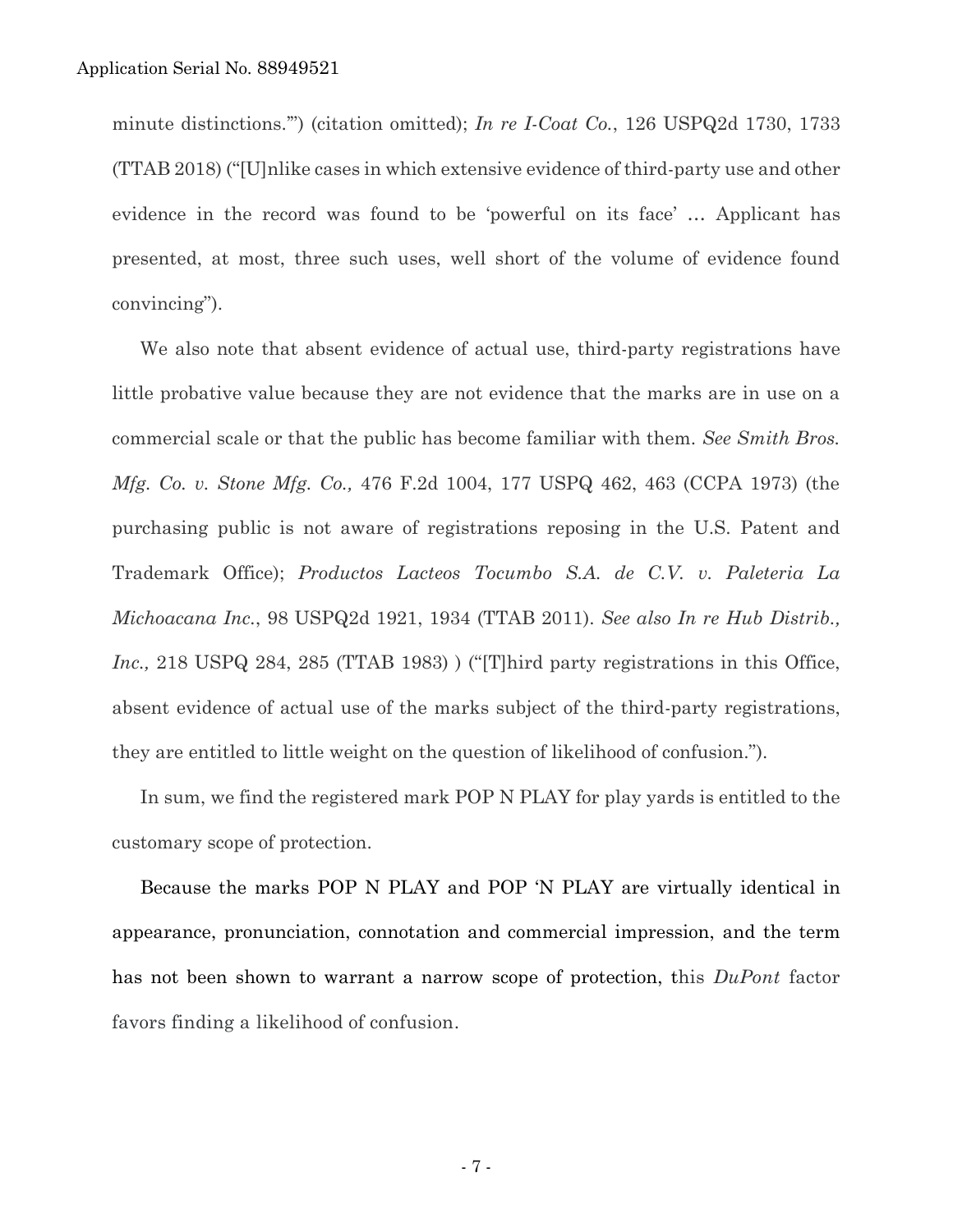### **B. Similarity or Dissimilarity of the Goods, Trade Channels, and Conditions of Purchase**

We now address the second, third, and fourth *DuPont* factors, assessing the similarity or dissimilarity of Applicant's and Registrant's goods, trade channels, and "the conditions under which and buyers to whom sales are made, i.e. 'impulse' vs. careful, sophisticated purchasing.'" *DuPont,* 177 USPQ at 567. Our determination must be based on the identification of goods in the subject application and cited registration because they define the scope of the benefit of registration. *Stone Lion Capital Partners v. Lion Capital LLP*, 746 F.3d 1317, 110 USPQ2d 1157, 1162 (Fed. Cir. 2014). The application and registration themselves may provide evidence of the relationship between the services. *Bose Corp. v. QSC Audio Prods. Inc.*, 293 F.3d 1367, 63 USPQ2d 1303, 1310 (Fed. Cir. 2002) ("On the face of the registrations themselves, QSC's [amplifiers and power amplifiers] and the ACOUSTIC WAVE [loudspeaker systems and music systems consisting of a loudspeaker system and amplifier and at least one of a radio tuner, compact disc player and audio tape cassette player and loudspeaker systems] are related."); *Hewlett-Packard Co. v. Packard Press Inc.*, 281 F.3d 1261, 62 USPQ2d 1001, 1005 (Fed. Cir. 2002) (finding the Board erred in concluding that there was insufficient evidence of relatedness, because it "did not consider the important evidence already before it, namely the ITU application and [opposer's] registrations"). It is sufficient that the goods of the applicant and the registrant are related in some manner or that the conditions surrounding their marketing are such that they are likely to be encountered by the same persons under circumstances that, because of the marks used in connection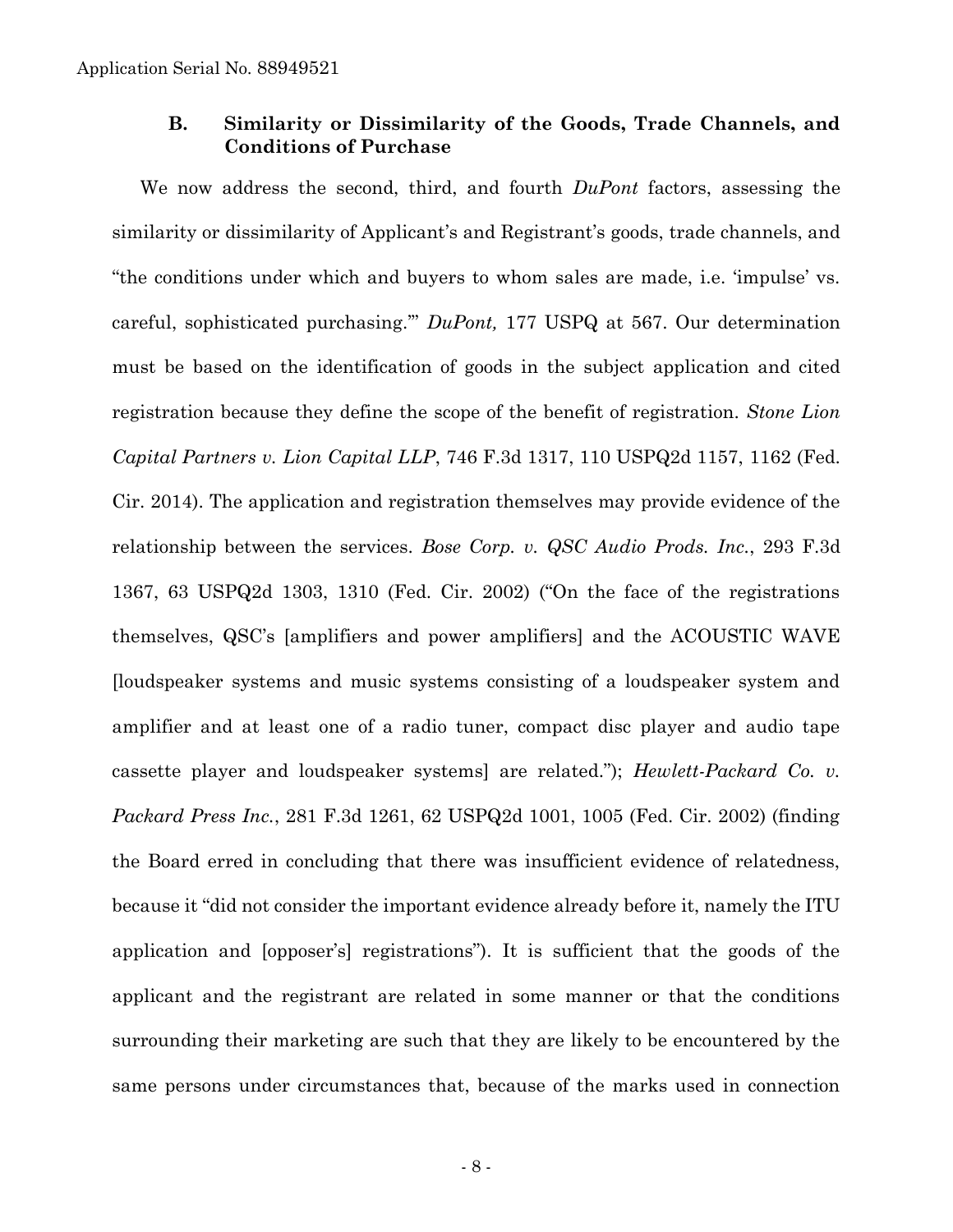therewith, would lead to the mistaken belief that they originate from the same source. *On-line Careline Inc. v. Am. Online Inc.,* 229 F.3d 1080, 56 USPQ2d 14711, 1476 (Fed. Cir. 2000).

Here, we find an inherent relationship between Applicant's "play tents" and the registered goods "play yards." A "tent" is "a collapsible shelter of fabric (such as nylon or canvas) stretched and sustained by poles and used for camping outdoors or as a temporary building," or "something that resembles a tent."<sup>9</sup> A "play yard" is another term for a "play pen," a portable usually collapsible enclosure in which a baby or young child may play.<sup>10</sup> Both are collapsible products for children's play. *See Hewlett-Packard,* 62 USPQ2d at 1005 ("The 'conversion from one media form to another media' description in the ITU application is similar to HP's registrations covering programs for information manipulation and apparatus for data acquisition and processing."). Below are images of the respective goods:



<sup>9</sup> March 28, 2021 Office Action 35-41.

<sup>10</sup> *Id.* at 31-34 (Merriam Webster online dictionary definition).

<sup>11</sup> September 27, 2021 Response TSDR 26.

<sup>12</sup> *Id.* at 33.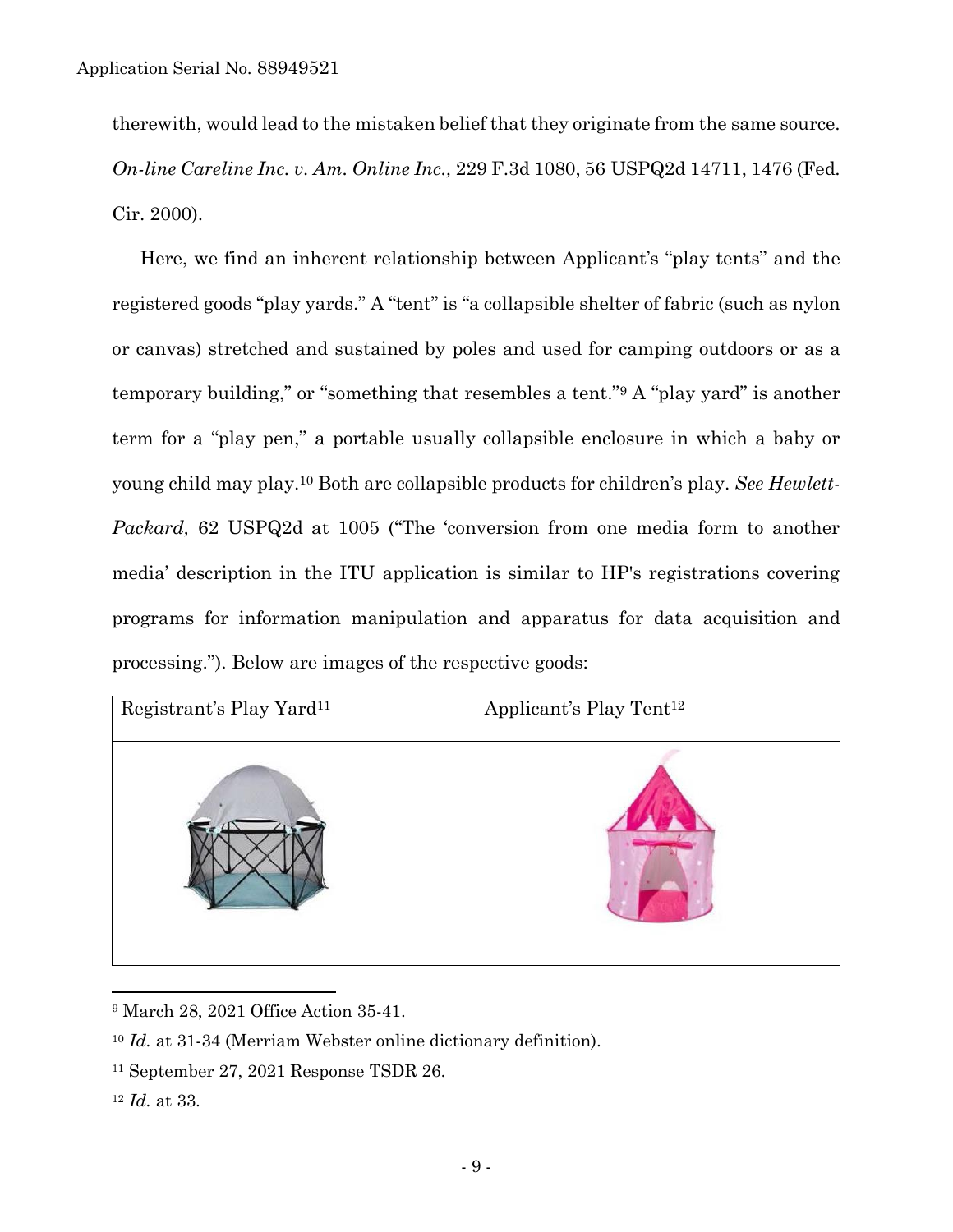We agree with Applicant that the goods are not the same, and that the play yard is an enclosure while the play tent includes an entrance, and that there are structural differences and price differences. However, we do not agree that there are no overlapping uses. The definition of a play tent includes no age limits, and the definition of play yard refers to both babies and small children. A baby may crawl into a play tent as well as around a play yard, and a small child may take a nap in a play yard as well as run into a play tent.

In addition to the inherent relationship between play tents and play yards as collapsible structures for play by children, we consider the record evidence which shows that play tents and play yards are goods which may emanate from a single source. The Examining Attorney submitted twelve use-based third-party registrations (Nos. 3389609 ABBA PATIO, 4681634 MYPLAYSPACE, 4796580 DWINGULER, 5046794 TREEPOD, 5222022 LEBZE, 5546871 BBLUV, 5374490 SUGAR MOON TOYS, 5495589 INKERSCOOP, 5391640 APRFECTLIFE, 5380721 star design, 6040832 NATURE PIONEOR, and 5983565 KASINI) for goods including play tents and play yards in the nature of outdoor play structures or play pens for babies. 13

"Third-party registrations which cover a number of differing goods and/or services, and which are based on use in commerce, although not evidence that the marks shown therein are in use on a commercial scale or that the public is familiar with them, may nevertheless have some probative value to the extent that they may serve

<sup>13</sup> September 2, 2020 Office Action TSDR 7-39.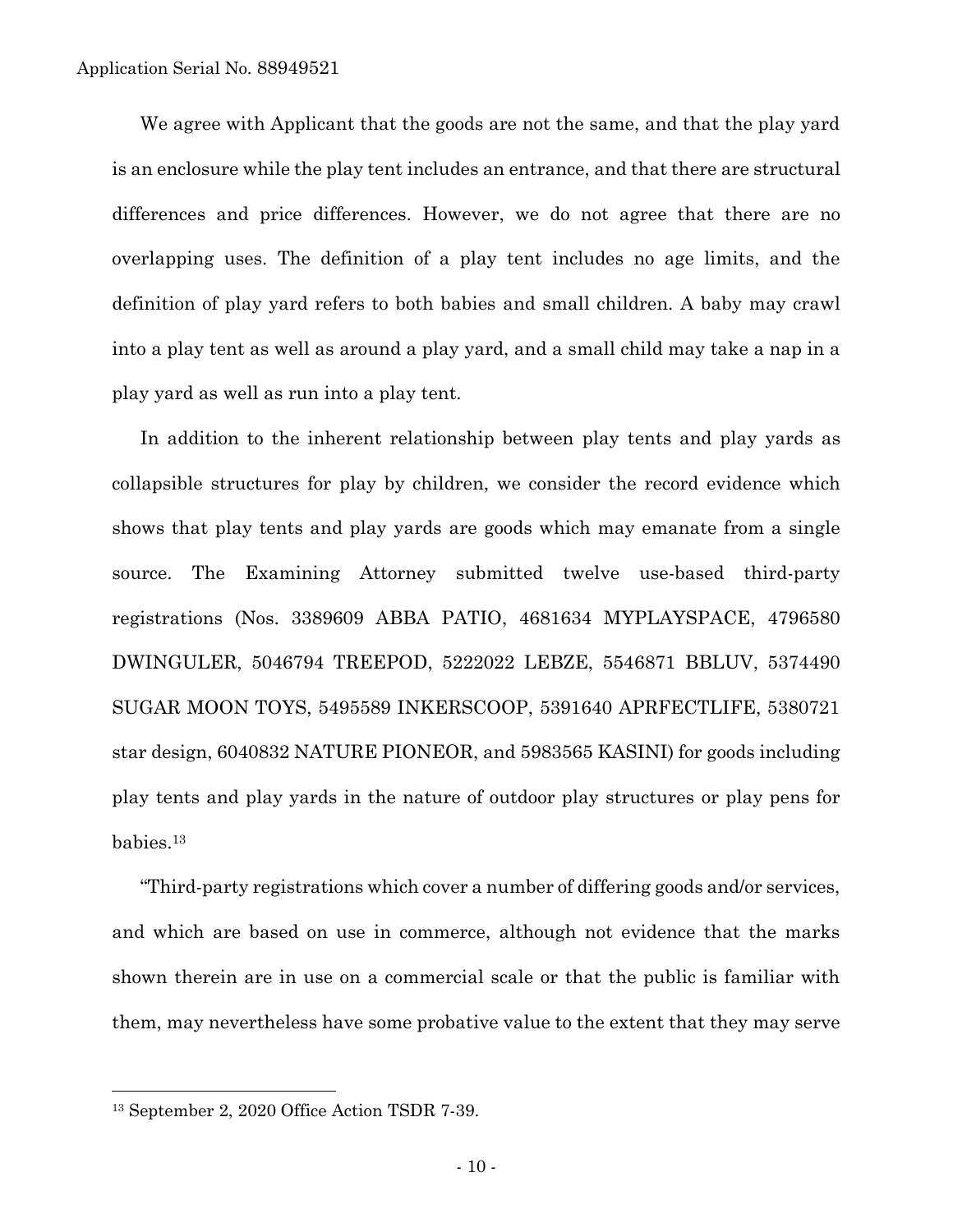to suggest that such goods or services are of a type which may emanate from a single source." *Ricardo Media, Inc. v. Inventive Software, LLC*, 2019 USPQ2d 311355, \*2 (TTAB 2019) (quoting *In re Mucky Duck Mustard Co*., 6 USPQ2d 1467, 1470 n.6 (TTAB 1988), *aff'd*, 864 F.2d 149 (Fed. Cir. 1988) (unpub.).

In support of its argument that the differences between the goods preclude confusion, Applicant has submitted the November 16, 2017 request for reconsideration filed by the registrant during examination of the cited mark. 14 Applicant contends that the statement by the registrant that its "play yards" differ from (and travel in different channels of commerce and appeal to different consumers than) the "play houses and toy accessories therefor; play tents; plush dolls; plush toys; pop up toys; stuffed toy animals; stuffed toys" in the cited mark POP-N-PLAY HAPPY CAMPERS (Registration No. 4543399) is "important information" which should be taken into account in this determination.<sup>15</sup> We disagree.

Registrant is not a party to this ex parte appeal, so it is not clear why a legal conclusion that registrant unsuccessfully argued during examination is relevant. Moreover, legal conclusions such as the registrant's statement that the differences between the goods preclude a likelihood of confusion are not admissions. *See Interstate Brands Corp. v. Celestial Seasonings, Inc.*, 576 F.2d 926, 198 USPQ 151,

 $\overline{a}$ 

<sup>14</sup> March 2, 2021 Response TSDR 40-58.

<sup>15</sup> 6 TTABVUE 20-21.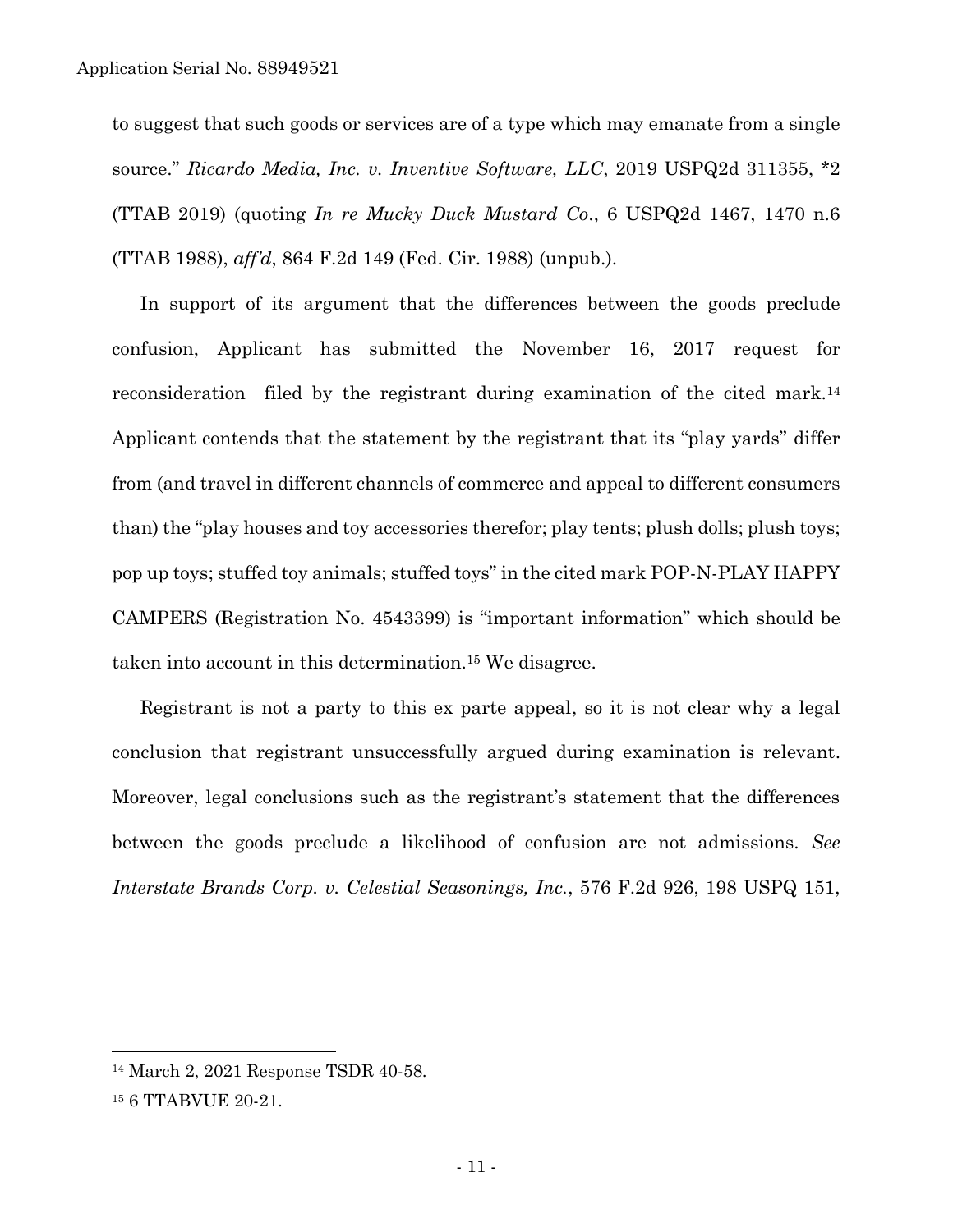$\overline{a}$ 

153 (CCPA 1978) ("[B]ecause 'that confusion is unlikely to occur' is a legal conclusion, it cannot be an 'admission.' Facts alone may be 'admitted.'").<sup>16</sup>

> That a party earlier indicated a contrary opinion respecting the conclusion in a similar proceeding involving similar marks and goods is a fact, and that fact may be received in evidence as merely illuminative of shade and tone in the total picture confronting the decision maker. To that limited extent, a party's earlier contrary opinion may be considered relevant and competent. Under circumstances, may a party's opinion, earlier or current, relieve the decision maker of the burden of reaching his own ultimate conclusion on the entire record.

*Id.* We have considered Registrant's statements made during the prosecution of the application of the cited mark but they do not persuade us that the goods are unrelated or move in different channels of trade offered to different classes of consumers. In short, we have considered the request for reconsideration, but do not find it supports a conclusion that there is no likelihood of confusion here.

Turning to the channels of trade, the record includes excerpts from four online stores (buybuyBABY, Wayfair, Pottery Barn Kids, and Alvantor) showing the same retail entity may offer both play tents and play yards. <sup>17</sup> One example is set forth below:

<sup>&</sup>lt;sup>16</sup> As additional context for registrant's request for reconsideration, USPTO records show that on November the examining attorney rejected Registrant's argument that the differences between the goods preclude a likelihood of confusion, and denied the request for reconsideration. On January 30, 2018, the registrant filed a petition to cancel the cited registration (Cancellation No. 92067833) which was granted on May 13, 2018 and resulted in entry of default judgment. On June 20, 2018, notice of publication for registrant's application issued, so there was no co-existence of registrant's mark and the cited mark on the register.

<sup>17</sup> September 2, 2020 Office Action TSDR 40-41; March 28, 2021 Office Action 42-74.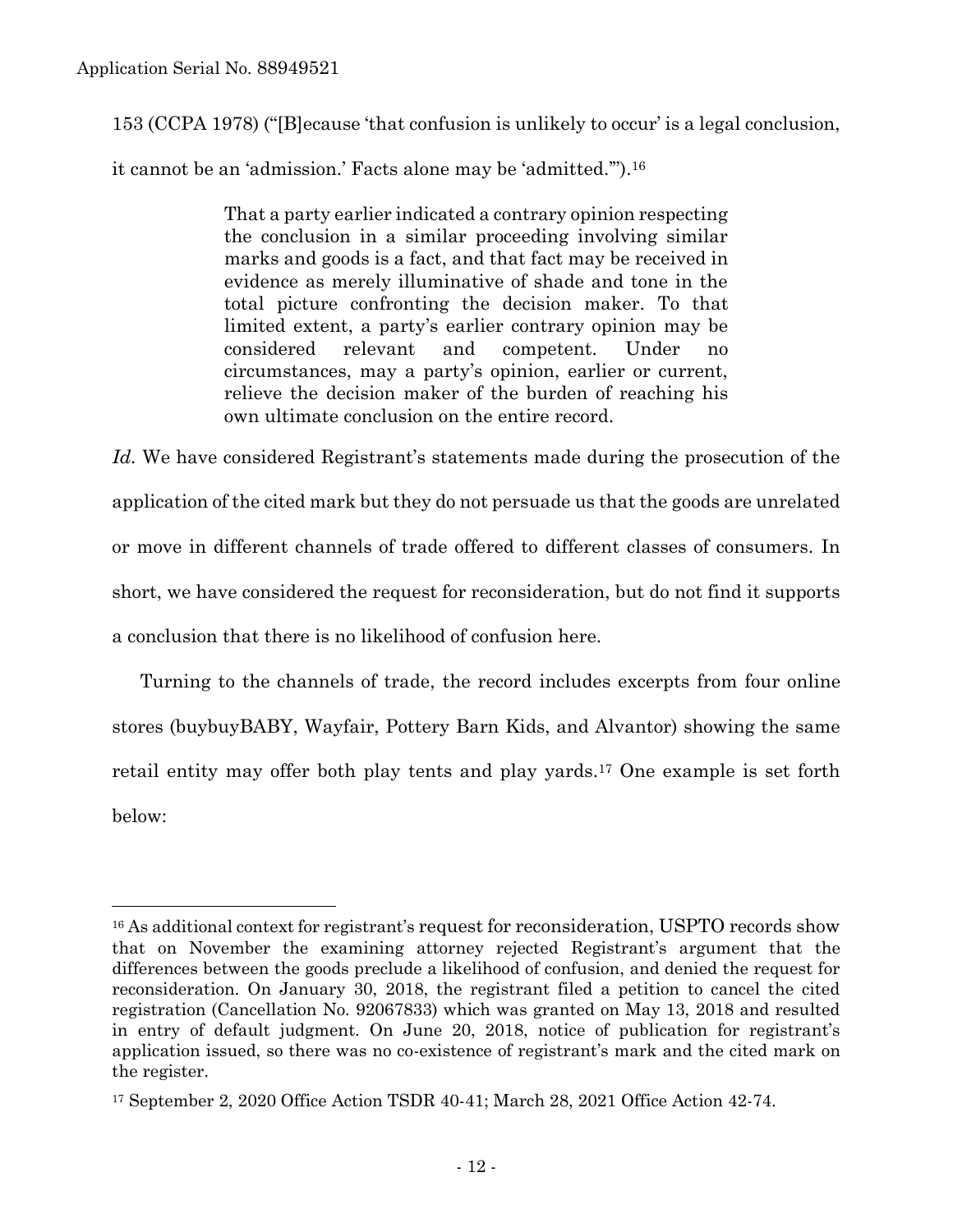#### Application Serial No. 88949521



Figure 1 BuyBuyBaby play tent<sup>18</sup>

<sup>18</sup> September 2, 2020 Office Action TSDR 40-41 (image split).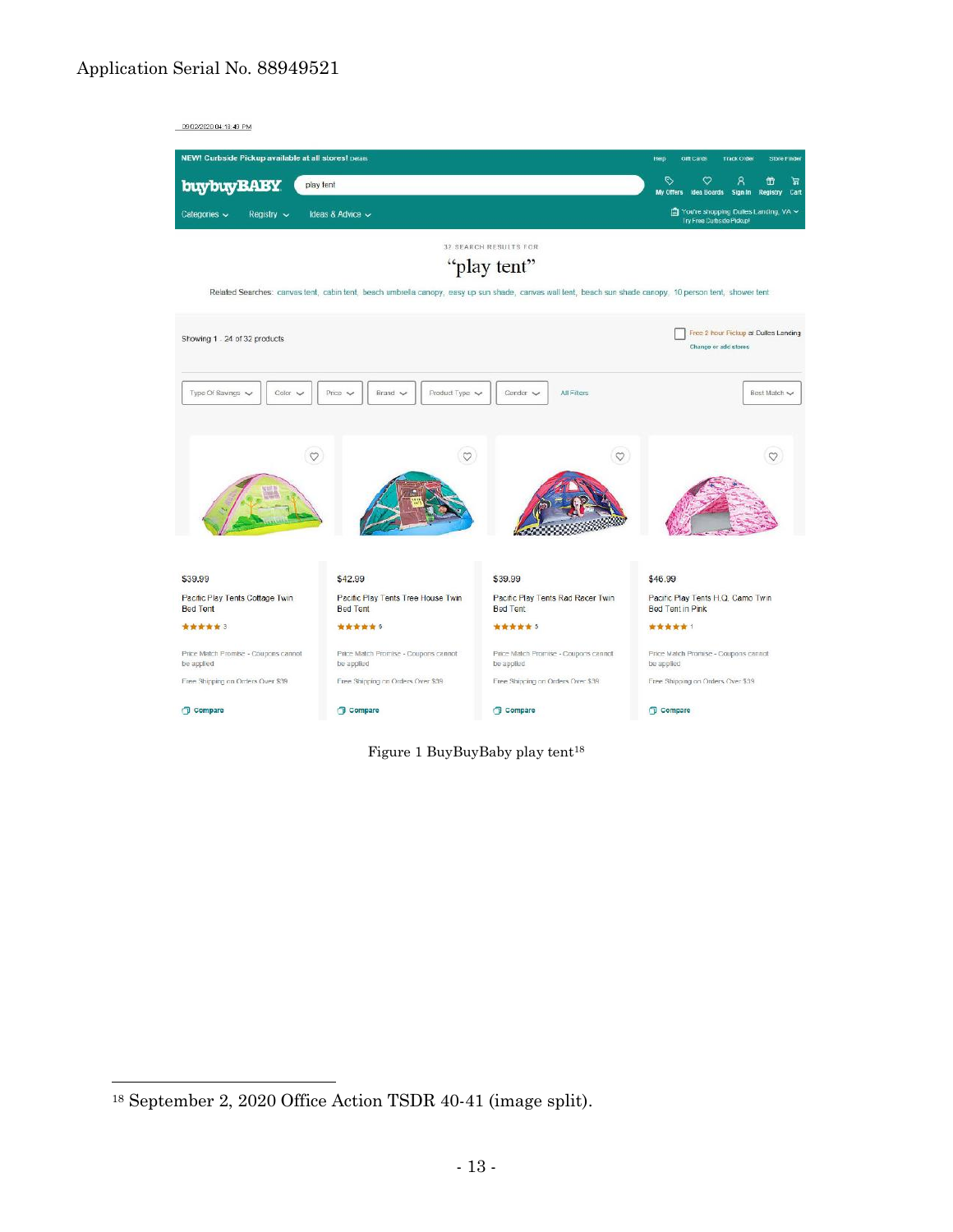### Application Serial No. 88949521



![](_page_13_Figure_2.jpeg)

Finally, where, as in the application and cited registration, there are no restrictions on trade channels in the identification of goods, we must presume that the goods travel in all channels of trade appropriate for such goods. *Stone Lion*, 110

<sup>19</sup> *Id.* at 44-45.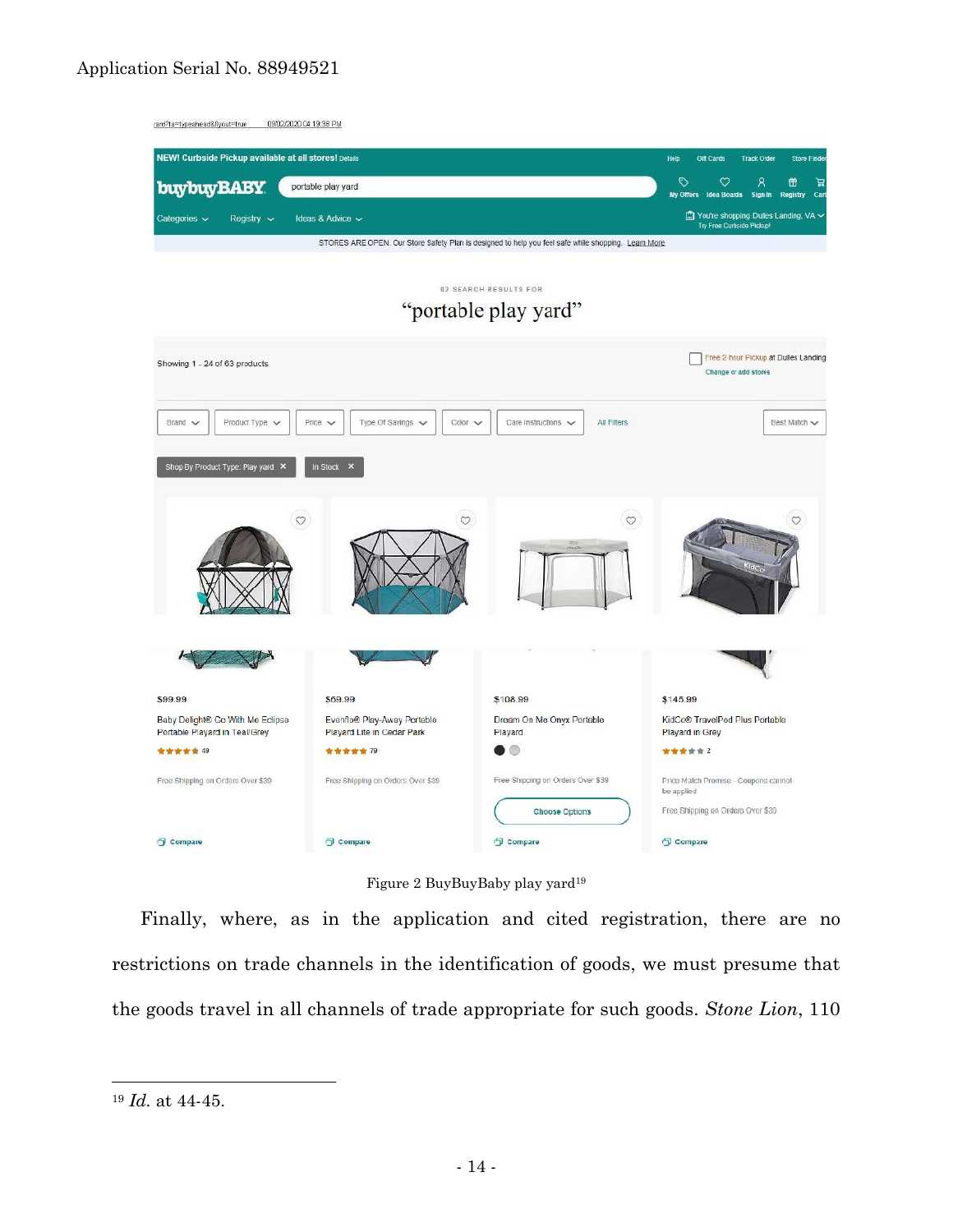USPQ2d at 1161; *In re Ox Paperboard, LLC*, 2020 USPQ2d 10878, at \*6 (TTAB 2020). That is, whether or not Applicant's play tents or the registered play yards actually come from the online retail stores shown in the examples of third-party use, for the purposes of this comparison the unrestricted identification of goods in the application and registration does not preclude Applicant's play tents or the registered play yards from travelling in those channels of commerce.

Finally, it is important to note that where virtually identical marks are involved, as is the case here, the degree of similarity between the goods that is required to support a finding of likelihood of confusion declines. *In re Shell Oil Co*., 992 F.2d 1204, 26 USPQ2d 1687, 1689 (Fed. Cir. 1993) ("[E]ven when the goods or services are not competitive or intrinsically related, the use of identical marks can lead to the assumption that there is a common source"). It is only necessary that there be a "viable relationship between the goods" to support a finding of likelihood of confusion. *In re Thor Tech Inc.*, 90 USPQ2d 1634, 1636 (TTAB 2009); *In re Wilson*, 57 USPQ2d 1863, 1867 (TTAB 2001).

The evidence of record demonstrates that Applicant's play tents and the registered play yards are inherently related, are goods that may emanate from a single source, and travel in the same unrestricted channels of trade. More is not necessary. For these reasons, we find the relationship between the goods and their channels of trade also favor a finding of likelihood of confusion.